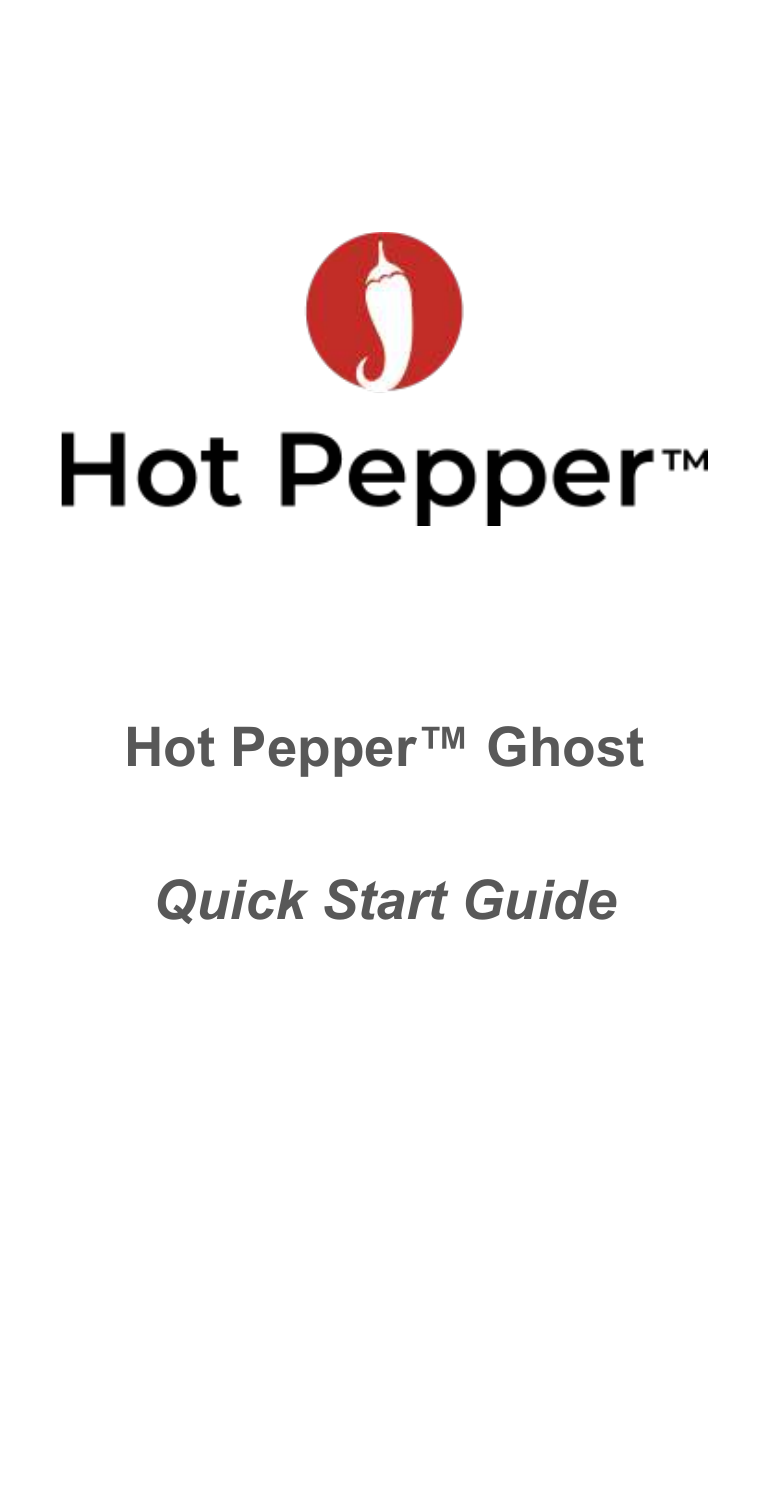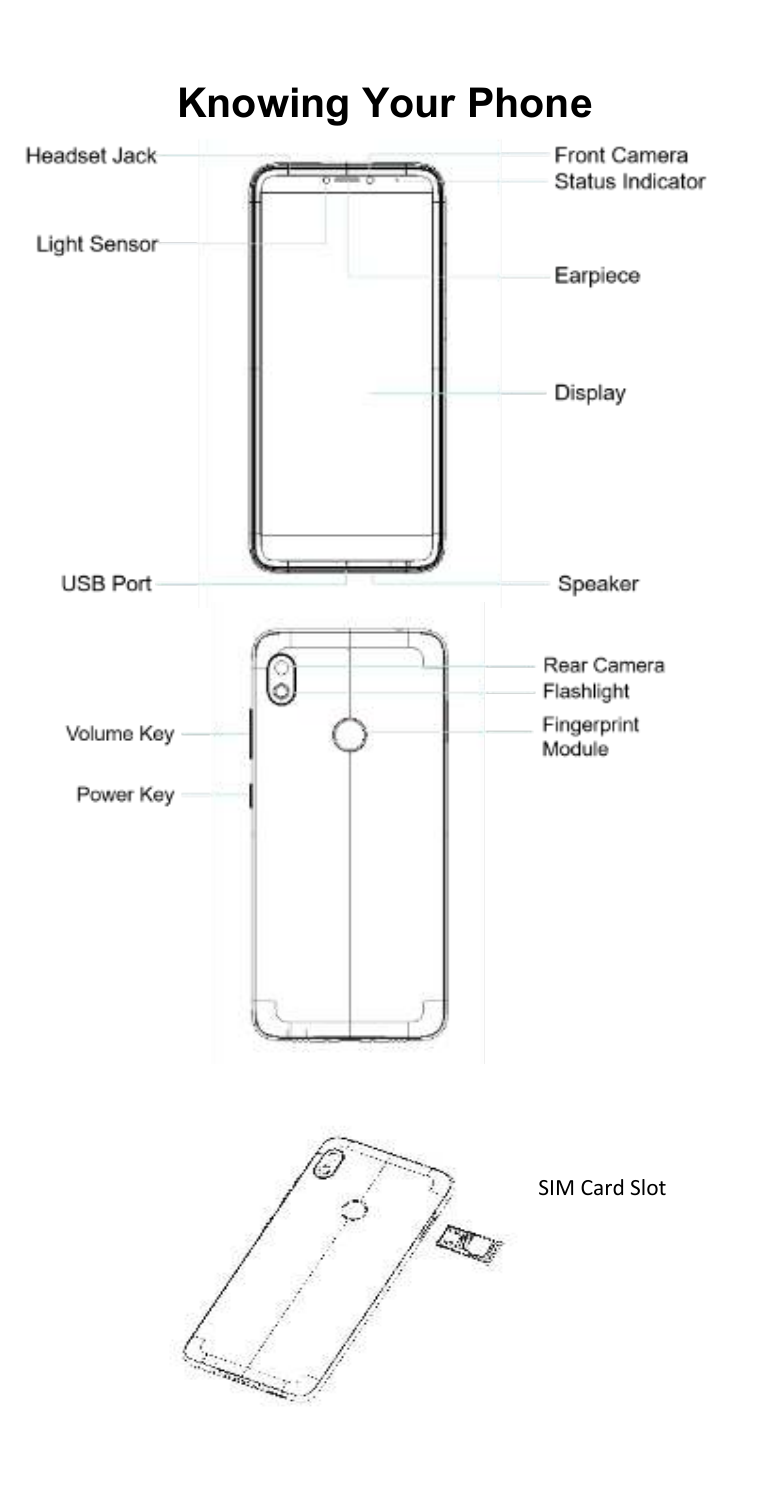## **Home Screen**



#### **App Icons Phone | Messages | Browser | Camera**

**Bottom-Row Icons Back | Home | Recent Apps**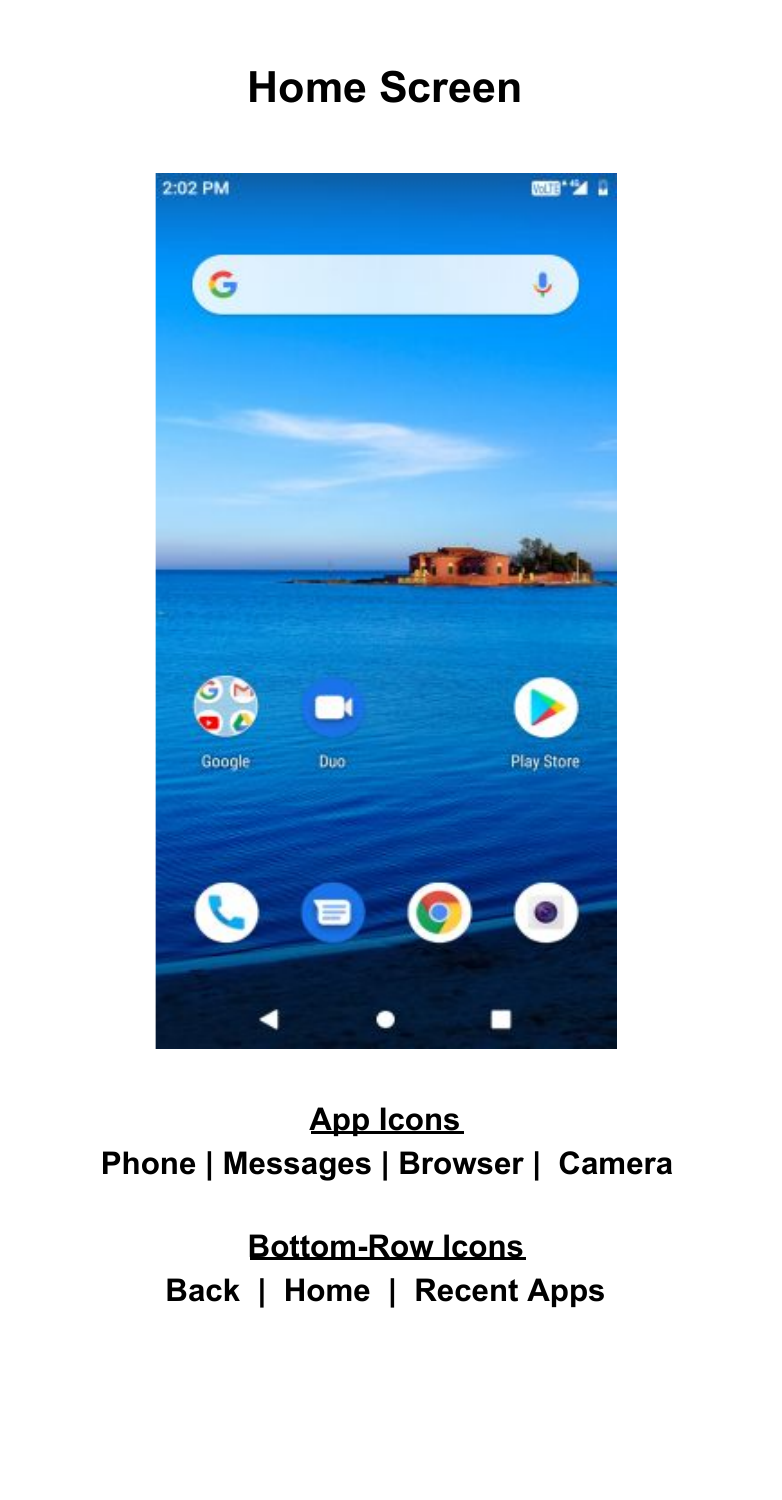## **The Basic Applications**

**Phone Calls** 

Tap  $\left\langle \cdot \right\rangle$  >  $\left\langle \cdot \right\rangle$  to open the dial pad to make a call.

#### **Messages**

Tap  $\bigcirc$  to send and receive text messages.

#### **Internet**

Tap to surf the internet on Google Chrome.

#### **Connect to Wi-Fi**

Enter Settings > Network & Internet > Wi-Fi.

#### **Settings**

Tap  $\bullet$  to configure various phone features and settings.

#### **My Phone Number**

Tap  $\bullet$  and then tap on System > About phone

to find your phone number.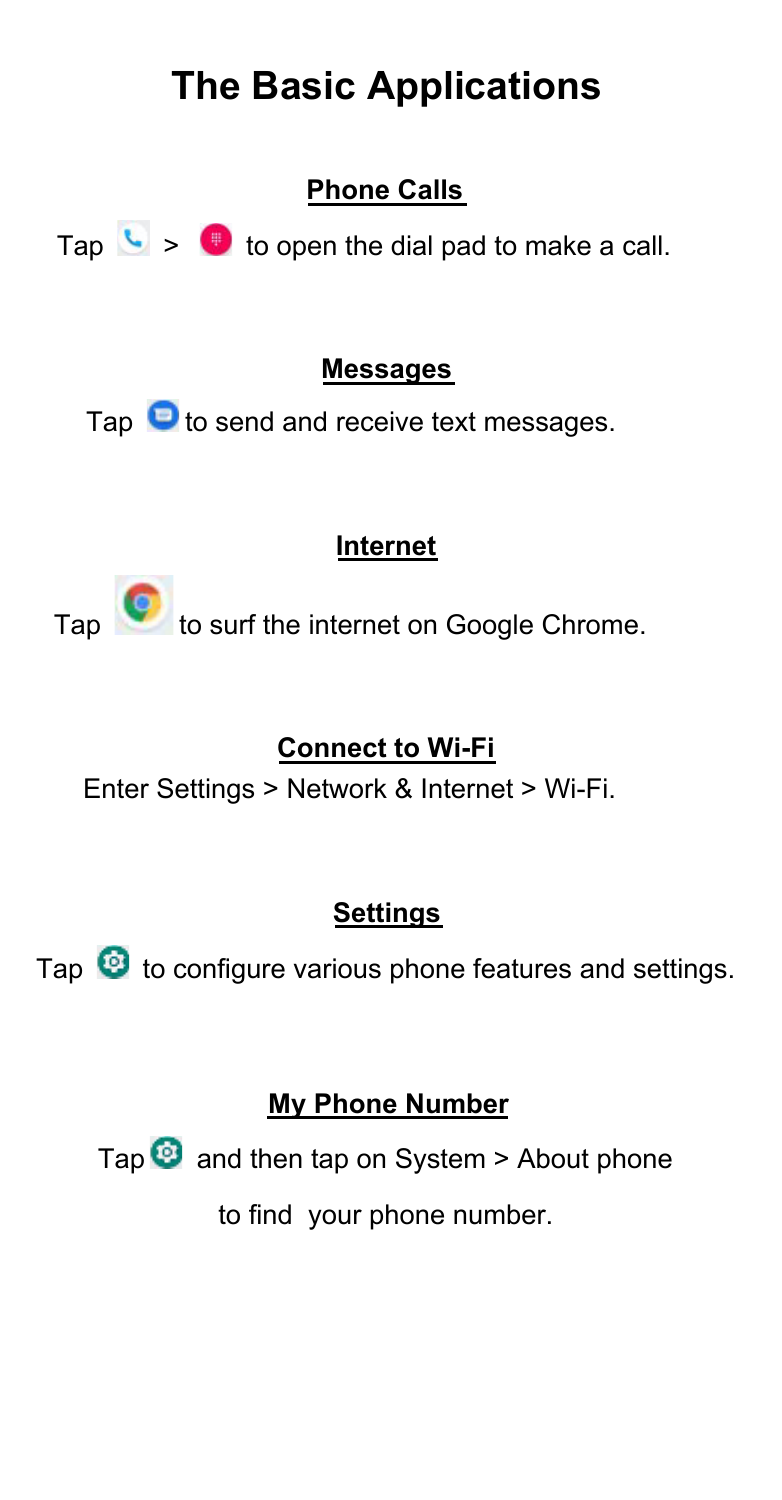## **FCC Regulations**

This device complies with part 15 of the FCC Rules. Operation is subject to the following two conditions: (1) This device may not cause harmful interference, and (2) this device must accept any interference received, including interference that may cause undesired operation.

**CAUTION:** Changes or modifications not expressly approved by the manufacturer could void the user's authority to operate the equipment. The antenna(s) used for this transmitter must not be co-located or operating in conjunction with any other antenna or transmitter.

**NOTE:** This equipment has been tested and found to comply with the limits for a Class B digital device, pursuant to part 15 of the FCC Rules. These limits are designed to provide reasonable protection against harmful interference in a residential installation. This equipment generates, uses and can radiate radio frequency energy and, if not installed and used in accordance with the instructions, may cause harmful interference to radio communications. However, there is no guarantee that interference will not occur in a particular installation. If this equipment does cause harmful interference to radio or television reception, which can be determined by turning the equipment off and on, the user is encouraged to try to correct the interference by one or more of the following measures: 1) Reorient or relocate the receiving antenna. 2) Increase the separation between the equipment and receiver. 3) Connect the equipment into an outlet on a circuit different from that to which the receiver is connected. 4) Consult the dealer or an experienced radio/TV technician for help.

### **Radio Frequency (RF) Energy**

This phone is designed and manufactured not to exceed the emission limits for exposure to radio frequency (RF) energy set by the Federal Communications Commission of the United States.

During SAR(**Specific Absorption Rate** ) testing, this device was set to transmit at its highest certified power level in all tested frequency bands, and placed in positions that simulate RF exposure in usage against the head with no separation, and near the body with the separation of 10 mm. Although the SAR is determined at the highest certified power level, the actual SAR level of the device while operating can be well below the maximum value. This is because the phone is designed to operate at multiple power levels so as to use only the power required to reach the network. In general, the closer you are to a wireless base station antenna, the lower the power output.

The exposure standard for wireless devices employing a unit of measurement is known as the Specific Absorption Rate, or SAR. The SAR limit set by the FCC is 1.6 W/kg.

Tests for SAR are conducted using standard operating positions accepted by the FCC with the device transmitting at its highest certified power level in all tested frequency bands.

The FCC has granted an Equipment Authorization for this model phone with all reported SAR levels evaluated as in compliance with the FCC RF exposure guidelines. SAR information on this model phone is on file